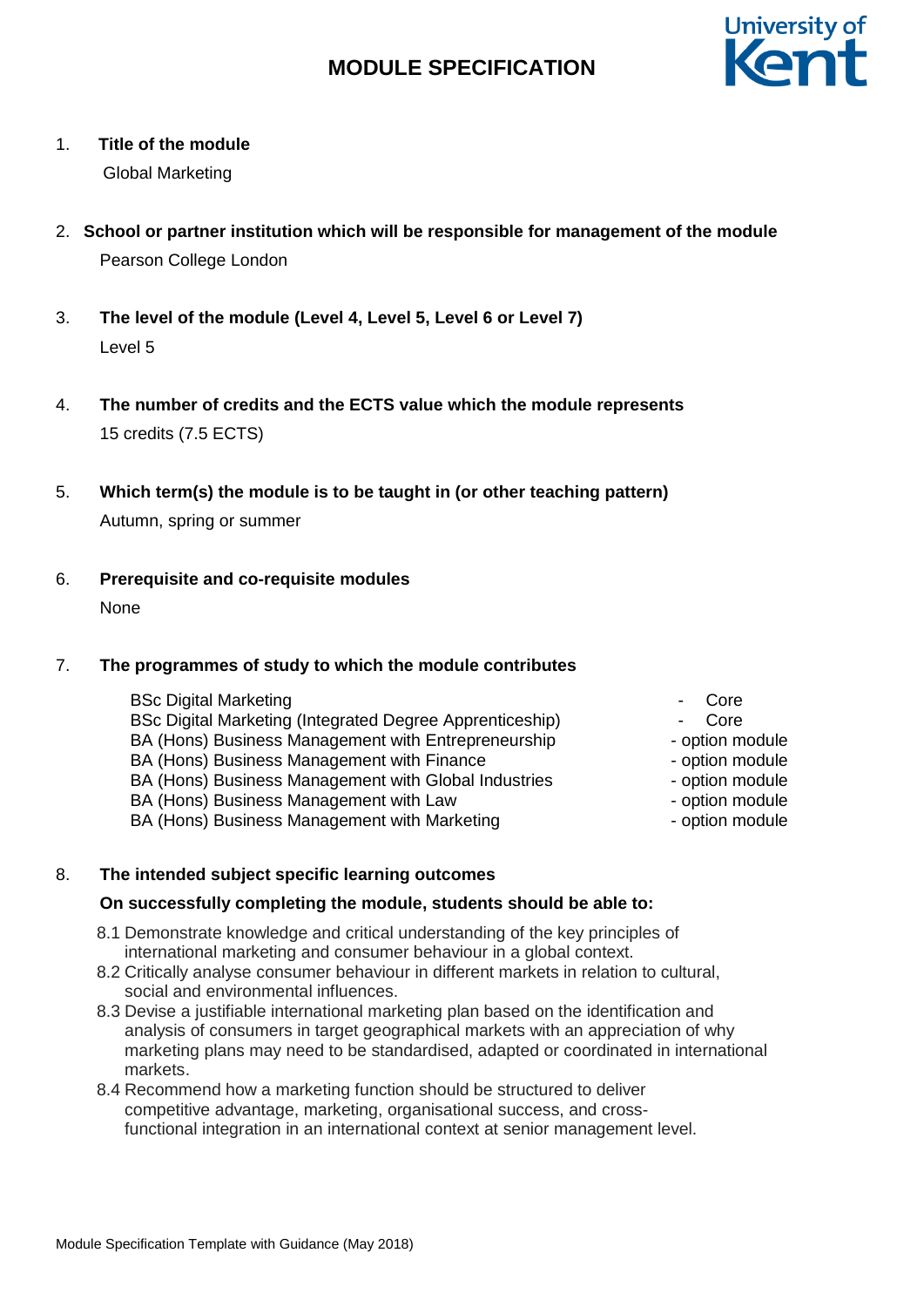# **MODULE SPECIFICATION**



### 9. **The intended generic learning outcomes**

### **On successfully completing the module, students should be able to:**

- 9.1 Consider the impact of work on others, especially where related to culture diversity and equality
- 9.2 Demonstrate business disciplines and compliance with procedures and principles to ensure work is of high quality and fit for purpose, with high attention to detail and the ability to work to deadlines
- 9.3 Show integrity and respect for confidentiality and data security in work and personal situations.
- 9.4 Be enthusiastic and have a thorough and flexible approach to work
- 9.5 Logical thinking and a creative approach to problem solving to systematically analyse and apply structured techniques to complex systems and situations.

### 10. **A synopsis of the curriculum**

This module aims to provide a comprehensive insight into dealing with the differing and converging behaviour of consumers when pursuing an international marketing strategy as a means of growth. The module covers a range of consumer behaviour theory and explores how this differs on an international basis and the resulting challenges this poses for marketing professionals. The module then tests candidates' ability to understand, evaluate and justifiably respond to internationalising a given organisation as a major part of the assessment.

Major components of the syllabus will include:

- **Research process**
- Estimating market demand
- Multinational Marketing Information Systems and data sources
- Evaluation and assessment process
- International and global marketing theory
- Review of core marketing theory in an international context
- The internationalisation process, globalisation and the theories that underpin international marketing
- Consumer behaviour theory applied to an international context
- Pricing
- International marketing plans.

### 11. **Reading list (Indicative list, current at time of publication. Reading lists will be published annually)**

Beck, J., Chapman, K. and Palmatier, R. (2015). Understanding relationship marketing and loyalty program effectiveness in global markets. *Journal of International Marketing*, 23(3), 1-21.

Farrukh, M. and & Tanzila (2016). The effect of corporate social responsibility on consumer buying behavior A case of Pakistan. *International Journal of Information, Business & Management*, 8(1), 242-251

Harker, M. J. (1999). Relationship marketing defined? An examination of current relationship marketing definitions. *Marketing Intelligence and Planning,* 17(1), 13-20. Available from: www.emeraldinsight.com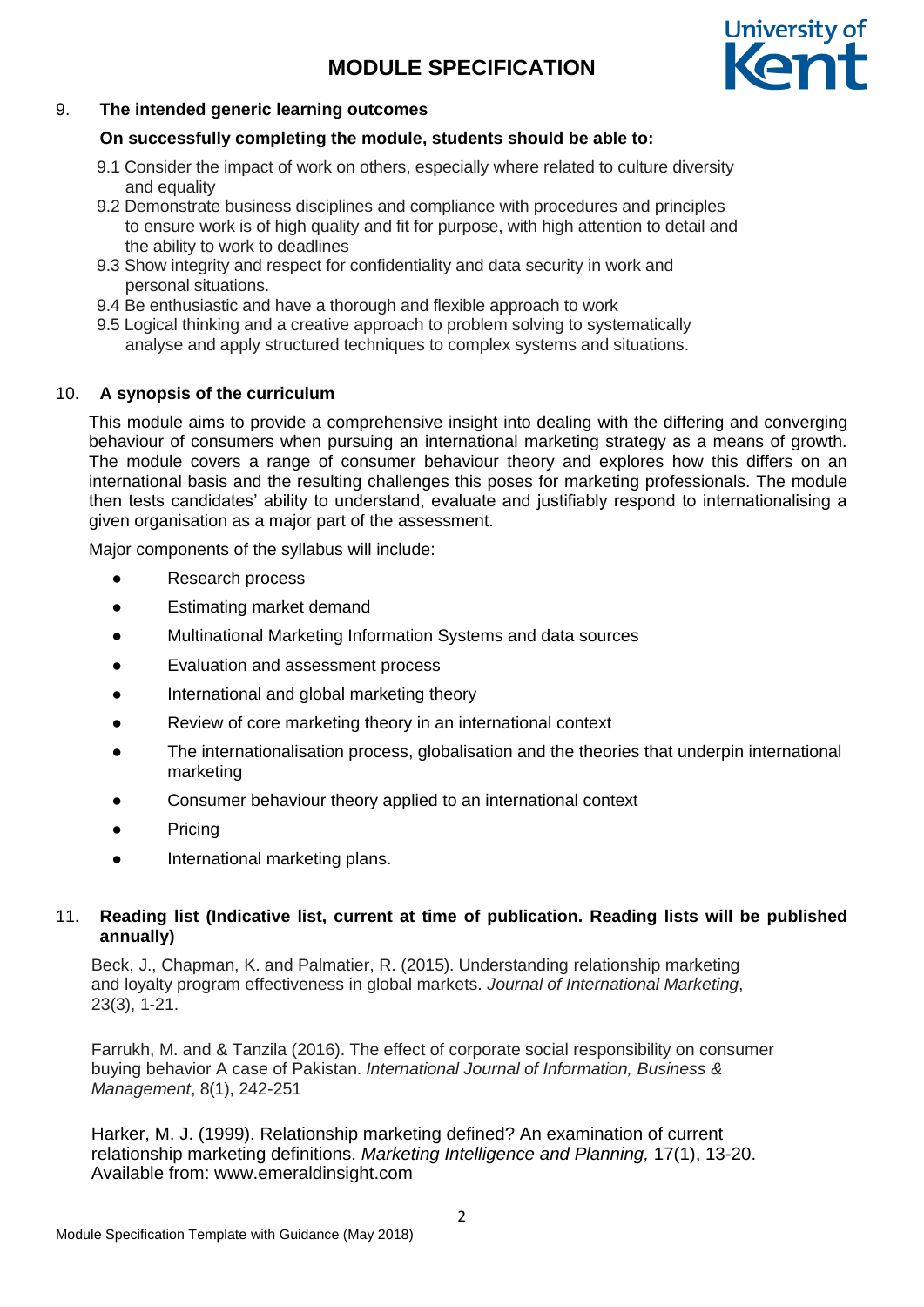## **MODULE SPECIFICATION**



Hill, C.(2012). International Business: Competing in the Global Market Place. London: McGraw-Hill.

Hollensen, S. (2016). Global Marketing, 7<sup>th</sup> edn. Harlow, Essex: Pearson.

Keegan, W. & Green, M. (2016).*Global Marketing, Global Edition,*. 9 th edn. Harlow, Essex: Pearson.

Sethna, Z. and Blythe, J. (2016). Consumer Behaviour, 3rd edn. London: Sage Publications.

Solomon, M., Bamossy, G., Askegaard, S. and Hogg, M. (2016). *Consumer Behaviour: A European Perspective*, 6<sup>th</sup> edn. Harlow. Essex: Pearson.

Access to a range of case studies to support contextualisation of consumer behaviour within different countries.

### 12. **Learning and teaching methods**

Total contact hours: 25 Total private study hours: 125 Total module hours: 150

### 13. **Assessment methods**

- 13.1 Main assessment methods
	- 10 minute group international market research findings in class presentation -50%
	- Individual 2000 word market entry report 50%

13.2 Reassessment methods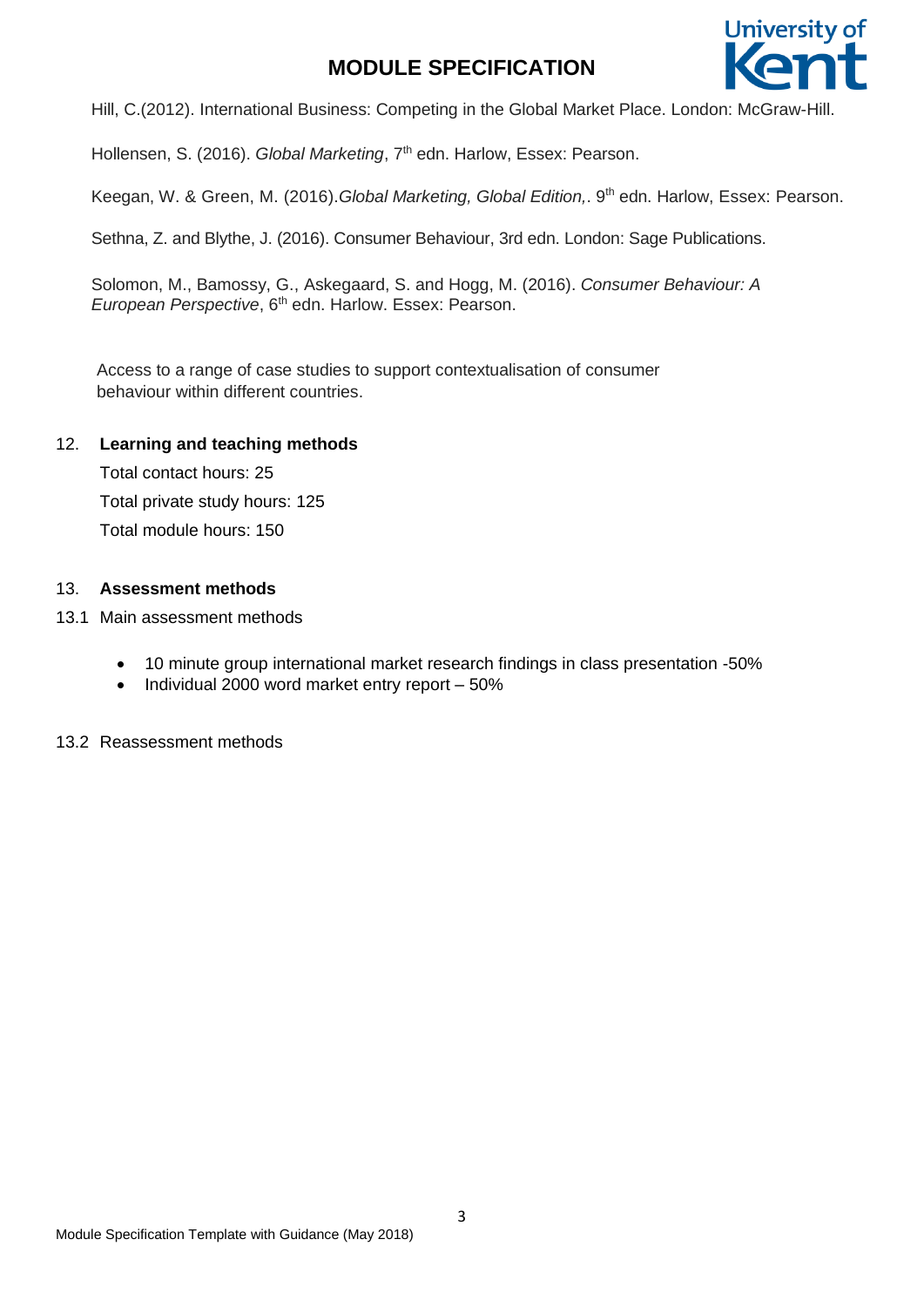

14. **Map of module learning outcomes (sections 8 & 9) to learning and teaching methods (section 12) and methods of assessment (section 13)**

| <b>Module</b><br>learning<br>outcome | 8.1 | 8.2 | 8.3 | 8.4 | 9.1          | 9.2 | 9.3 | 9.4                       | 9.5          |
|--------------------------------------|-----|-----|-----|-----|--------------|-----|-----|---------------------------|--------------|
| Learning/<br>teaching<br>method      |     |     |     |     |              |     |     |                           |              |
| <b>Private Study</b>                 |     |     |     |     |              |     |     |                           |              |
| Lectures                             | X   | X   | X   | X   | $\mathsf{x}$ | X   | X   | X                         | $\mathsf{x}$ |
| <b>Seminars</b>                      | X   | X   | X   | X   | X            | X   | X   | $\boldsymbol{\mathsf{X}}$ | X            |
| <b>Assessment</b><br>method          |     |     |     |     |              |     |     |                           |              |
| Group<br>presentation                | X   | X   |     |     | X            | X   | X   | X                         | X            |
| Individual report                    |     |     | X   | X   | X            | X   | X   | X                         | X            |

### 15. **Inclusive module design**

Pearson College London recognises and has embedded the expectations of current disability equality legislation, and supports students with a declared disability or special educational need in its teaching.

Within this module PCL will make reasonable adjustments wherever necessary, including additional or substitute materials, teaching modes or assessment methods for students who have declared and discussed their learning support needs. Arrangements for students with declared disabilities will be made on an individual basis, in consultation with the College's Registry which oversees disability/dyslexia student support, and specialist support will be provided where needed.

### 16. **Campus(es) or centre(s) where module will be delivered**

Pearson College London

### 17. **Internationalisation**

Organisations need to cater for international markets and consumer preferences. The level of personalisation is critical across all digital platforms in order to give each consumer a very engaging customer experience. In this module, students will look at how to deliver a compelling customer experience across borders.

### 18. **Partner College/Validated Institution**

Pearson College London